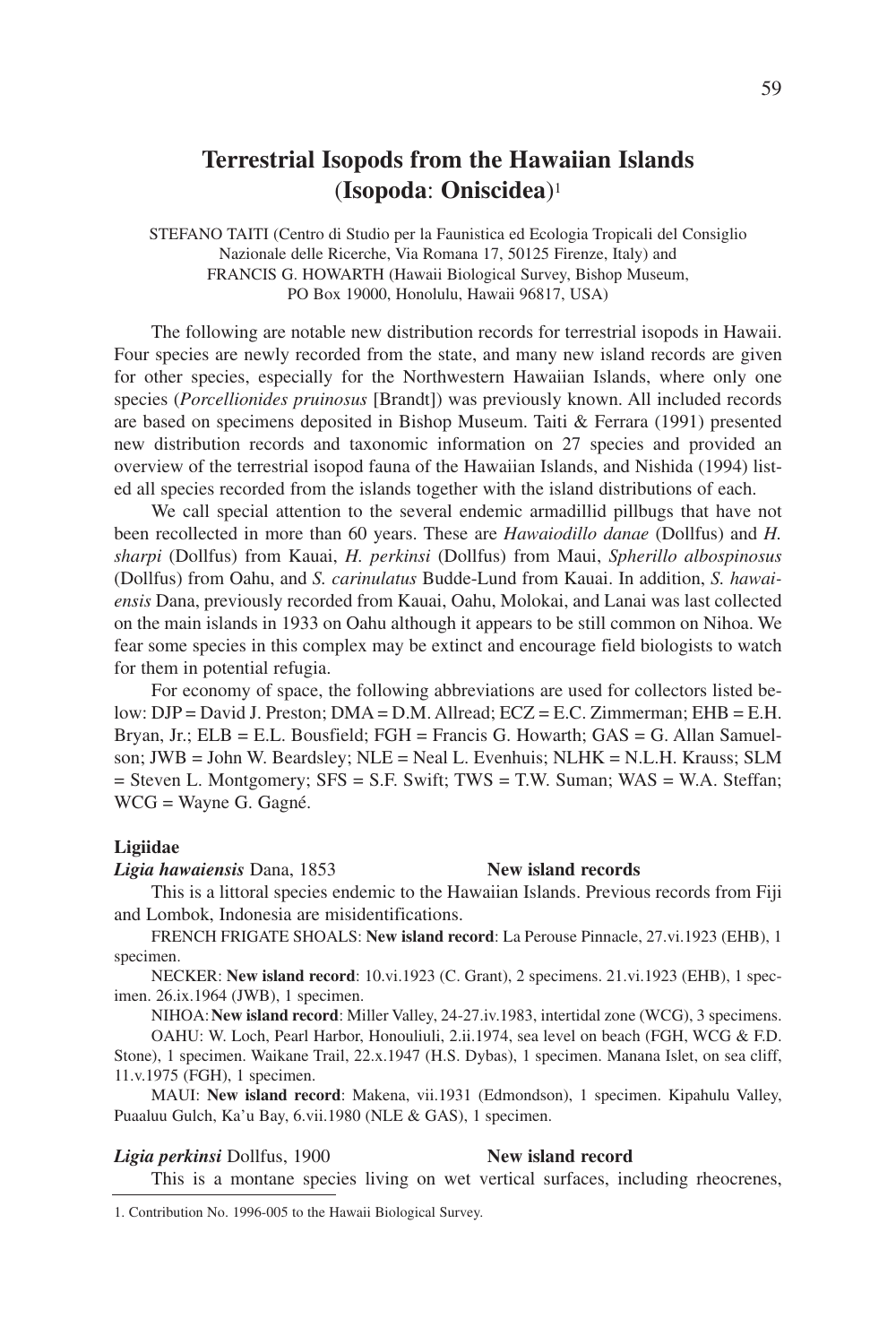stream margins, and wet mossy tree trunks. This species is endemic to the Hawaiian islands. Previous records from Samoa (Jackson, 1927a, b) refer to *Ligia vitiensis*. The Oahu record in Nishida (1994) was based on a misidentification; thus, this is the first true record of this species from Oahu.

KAUAI: Hoary Head, Mt Haupu, 670 m, 30.viii.1970, on *Tetraplasandra* (WCG), 2 specimens. Lihue: Koloa Forest Reserve, Wahiawa Stream N Kanaele Bog, 630 m, 30.viii.1982, on rotting *Tetraplasandra* trunk (WCG), 2 specimens. Mt. Kahili, 940 m, 15.iii.1974, in liverworts on trees (FGH), 6 specimens. Near Alakai Swamp, 8.vii.1937 (ECZ), 1 specimen. Kaunuo Hua Ridge, 22.vii.1937 (ECZ), 1 specimen.

OAHU: **New island record**: Koolau Mtns, Nuuanu Pali, 300 m, 26.xi.1980 & 16.viii.1985, on wet rock wall (FGH), 4 specimens.

## **Styloniscidae**

## *Styloniscus mauritiensis* **New island record**

(Barnard, 1936)

Commonly found under bark and in moss on trees. Besides Hawaii, it is also known from Mauritius and hothouses in Scotland.

OAHU: Mt. Kaala, 1220 m, 19.iv.1966, in moss on tree (C.M. Yoshimoto), many specimens.

LANAI: **New island record**: Summit Lanai Hale, 900 m, 17.i.1974, leaf litter under ohia and *Dicranopteris* (ELB), 4 specimens.

MAUI: **New island record**: W Maui, Puu Kukui Trail, 900 m, near Haelaau Cabin, beating *Dicranopteris*, 19.i.1974 (ELB & FGH), 3 specimens.

HAWAII: Hawaii Volcanoes Natl Park, Olaa Tract, 1170 m, 5. viii. 1982 (F.D. Stone), 4 specimens.

## *Styloniscus spinosus* (Patience, 1907) **New island record**

This species occurs in leaf litter and moss. It is also known from Mauritius, Madagascar, and Reunion.

KAUAI: **New island record**: Alakai Swamp, 1220 m, 22.vii.1964 (TWS), many specimens. Same except near Alakai Swamp, 1125 m, 5 specimens. "Kokee State Park, Kawaikoi Stream Trail, 1060 m, 27.v.1989, moss on ohia, grass litter, and soil (SFS)", 7 specimens. Kokee State Park, Pihea Trail, 1300 m, 27.v.1989, ohia litter (SFS), many specimens. Kalalau Trail, East fork of Hoolulu Stream, 95 m, 19.i.1973, leaf litter in *Pandanus* forest moss (WCG & D. Herbst), 1 specimen. Mt. Kahili, 900 m, 15.iii.1974, on wet cliff face & beating *Dicranopteris* (FGH), 2 specimens. Haena, Hwy 56, 13.v.1969 (DMA), *Hibiscus tiliaceus* litter, 2 specimens. Kokee, Hwy 55, 19 mi [30 km] from jct Hwy 50, 13.v.1969 (DMA), *Cupressus* humus. Waimea Canyon St Park, Hwy 55, 9.9 mi [16 km] from jct Hwy 50, 14.v.1969 (DMA), *Eucalytpus* litter.

OAHU: Lanihuli at Nuuanu & Kalihi, 23.ii.1936 (R.L. Usinger), 6 specimens. Honolulu, Kalihi Valley, 27.iv.1966, in debris (W. Voss), 2 specimens. Tantalus, 300-500 m, 24.viii.1963, bamboo leaves (D.M. Tsuda), many specimens. Koolau Range, Kaumuhonu Peak, slopes, 525 m, ca. 2 km NE Mt Tantalus, 19.v.1982, on moss soil under koa (GAS), 2 specimens. Aiea, Keiawa Heiau Campsite, 5.vii.1981, leaf litter (SFS), many specimens. Koolau Mtns, Poamoho Trail, 650 m, 23.xii.1972, sifting leaf litter in native rainforest (WCG & J. Jacobi), 3 specimens. N end Koolau Mtns, 9.v.1964 (TWS), many specimens. Koolau Mtns, Laie Trail, 550 m, 29.xi.1974, sifting litter (FGH), 1 specimen. Kawailoa Forest Reserve, 750 m, 25.viii.1973, sifting moss leaf litter (WCG), 1 specimen. Mt Kaala, 1225 m, 27.iii.1987, leaf litter (P. Swift), 9 specimens.

LANAI: **New island record**: Summit Lanaihale, 900 m, 17.i.1974, leaf litter under ohia & *Dicranopteris* (ELB), 1 specimen. Road to summit near pipeline tunnel, 600 m, 17.i.1974, in *Eucalyptus* litter (FGH & ELB), 1 specimen

MAUI: **New island record**: W. Maui, Puu Kukui Trail, 1220 m, in *Cibotium*, 18.i.1974 (ELB & FGH), 3 specimens. Same except 900 m, near Haelaau Cabin, 2 specimens. E. Maui, Koolau Forest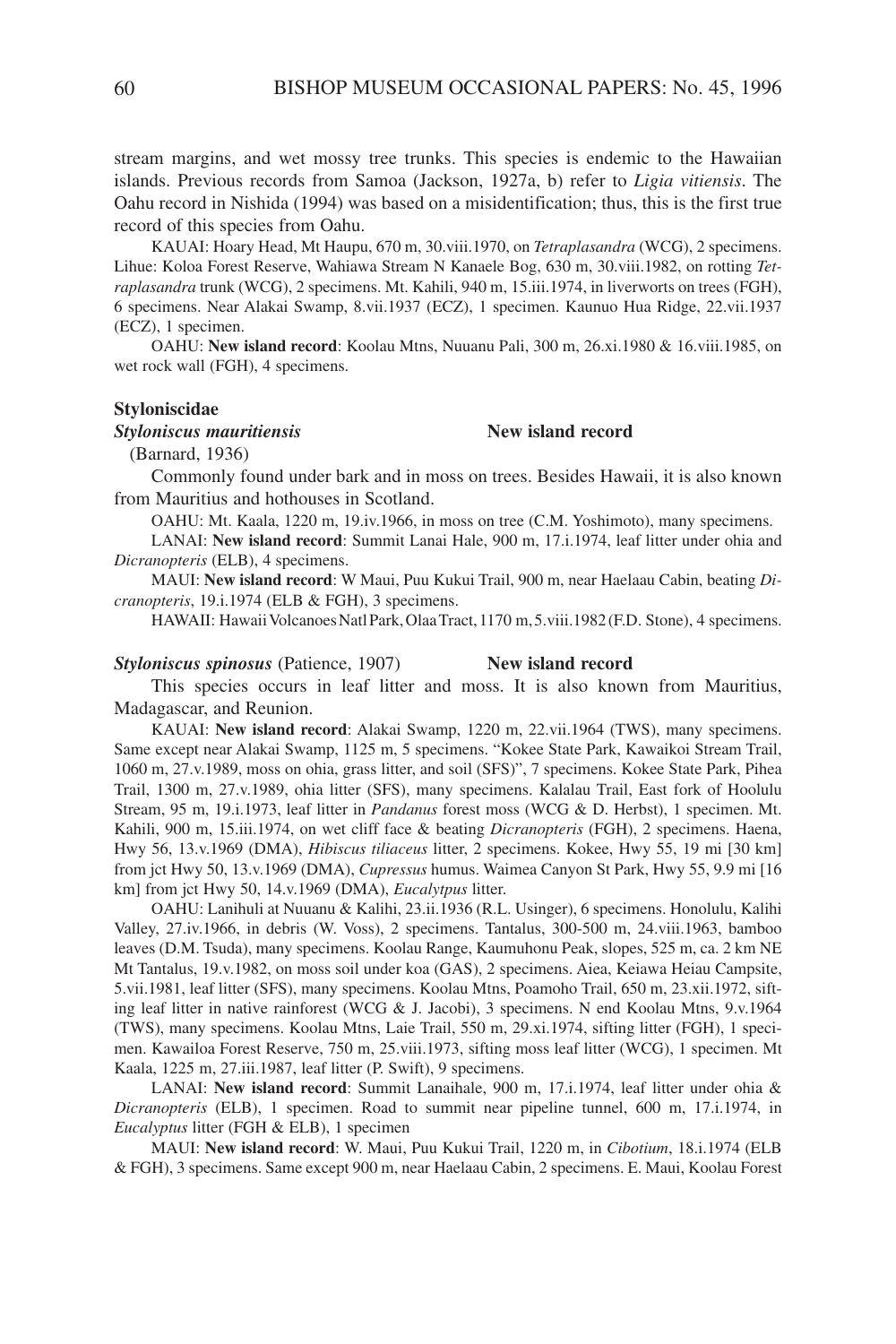Reserve, 1300 m, 23.i.1973, tree fern and moss litter (FGH & ELB), 1 specimen. Koolau Forest Reserve, Hanawi Stream, 1525 m, 9.viii.1973, under rotting *Tetraplasandra dipyrena* bark (WCG), 4 specimens. Waikamoi Forest Reserve, 1219 m, 3.i.1986, litter (W.D. Perriera), many specimens. Haleakala Natl Park, Kipahulu Valley, 400 m, 24.vii.1980, moss on rock (no coll.), many specimens. Same except Puu Ahuula, leaf litter (WAS), many specimens. Same except Palikea Stream, 500 m, 7.vii.1980, moss on log (NLE, WCG & GAS), many specimens. Same except Puaaluu Stream, 0-300 m, 22.vii.1980 (D. Bishop), 10 specimens.

HAWAII: Hamakua Forest Reserve, 2 mi SSW of Paauito, 700 m, 18.xii.1960, leaf litter (G.E. Haas), 12 specimens. Kohala Mtns, East Ridge Puu Pili, 1370 m, 6.vii.1964, leaf litter (B. Haas), many specimens. Kohala Mtns, 1050 m, 29.vii.1966, moss under trees (JWB, TWS, P. Ashlock, & C. Yoshimoto), many specimens.

## **Trichoniscidae**

## *Haplophthalmus danicus* **New state record**

Budde-Lund, 1885

This is a widespread species known from Europe, North Africa, Asia Minor, several Atlantic islands, North America, and Japan.

MAUI: 2.5 mi S Kahakuloa, 21.i.1973, sifting litter (FGH & ELB), 2 specimens.

## **Scyphacidae**

## *Alloniscus oahuensis* Budde-Lund, 1885

This is a strictly littoral species that occurs under logs, or litter in the upper part of sandy shores. It is widely distributed in the Indian and Pacific Oceans.

OAHU: Kaneohe Bay, near Kahaluu mud flats above high water, 14.i.1973 (ELB & FGH), many specimens. Kaiwainui Marsh, sealevel, 15.xi.1980, litter adjacent to marsh (WCG), 3 specimens. Popoia Islet, 27.x.1973, debris (FGH), 1 specimen.

MOLOKAI: 1 mi west Kamehameha, Coconut Grove, 1st stop near mauka edge of mangrove, 16.i.1974 (ELB & FGH), 1 specimen.

## **Philosciidae**

## *Anchiphiloscia pilosa* **New island records**

(Budde-Lund, 1913)

This species has a wide distribution in the lands around the Indian and Pacific Oceans where it occurs in leaf litter and along low altitude streams.

KAUAI: **New island record**: Haena, Hwy 56, 13.v.1969 (DMA), mango leaf litter, 2 specimens Haena, Hwy 56, 13.v.1969 (DMA), *Hibiscus tiliaceus* litter, 2 specimens.

OAHU: Lanihuli at Nuuanu & Kalihi, 23.ii.1936 (R.L. Usinger), 4 specimens. Kaneohe Bay, 14.i.1973, mangrove litter (ELB & FGH), 2 specimens. Honolulu, Salt Lake, 8.i.1978 (J. Nishioka), 2 specimens.

MAUI: **New island record**: Hana, 5 mi W junction Highway 360 & Airport Road, 24.i.1973, sifting leaf litter & rotting logs (FGH & ELB), 2 specimens.

## *Australophiloscia societatis* **New island records**

(Maccagno, 1932)

A very common species throughout Polynesia. It lives in leaf litter, moss and under tree bark.

PEARL AND HERMES ATOLL: **New island record**: Southeast I, 28.v.1969, Burrow of wedgetailed shearwater (DMA), 1 specimen.

KAUAI: **New island record**: Kalalau Trail, E fork Hoolulu Stream, 95 m, 19.i.1973, leaf litter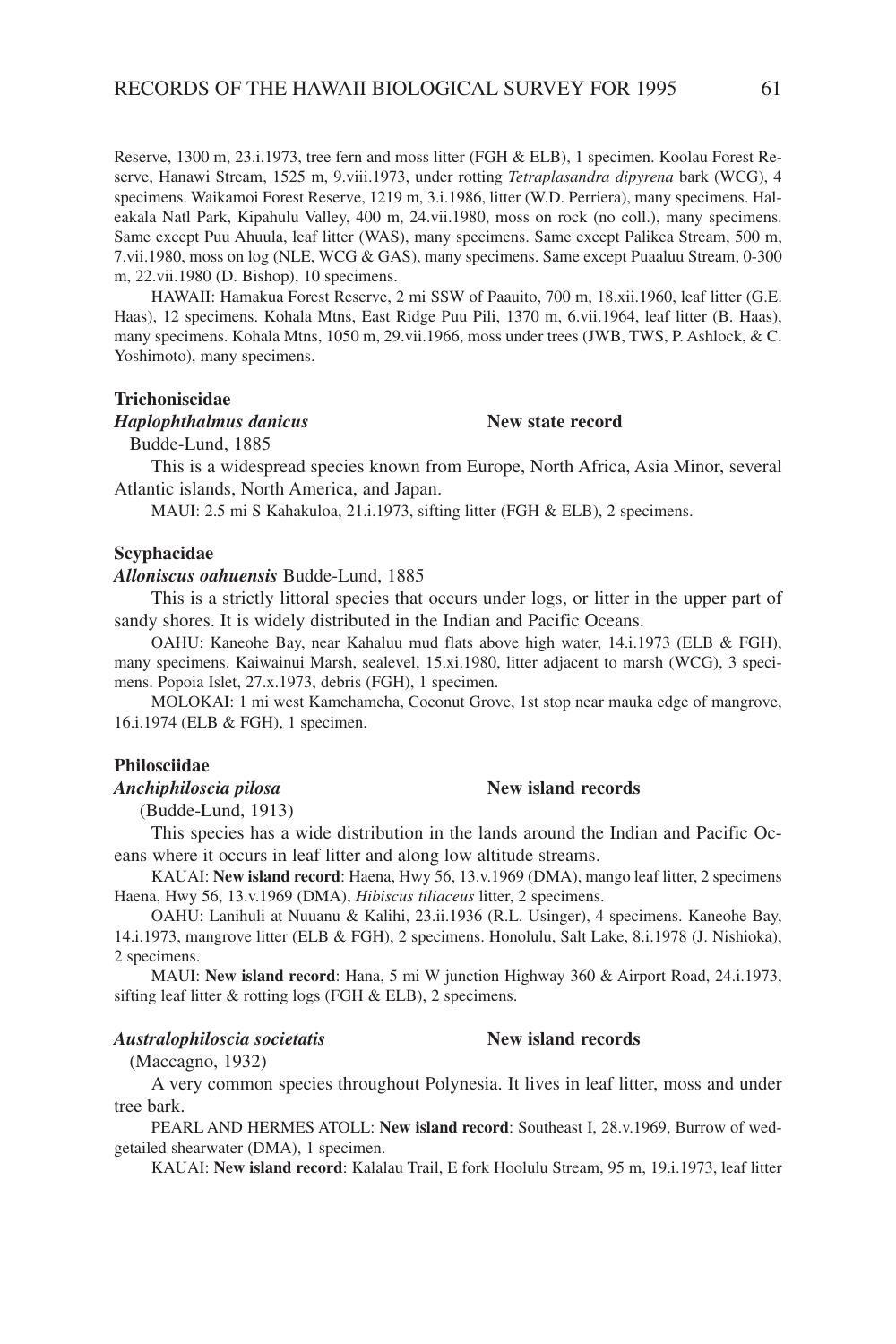in *Pandanus* forest moss (WCG & D. Herbst), many specimens. Haena, start of Kalalau-Napali Trail, 19.i.1973, leaf litter on beach (FGH & ELB), 7 specimens. Haena, Hwy 56, 13.v.1969 (DMA), *Casuarina* humus, many specimens; same data except *Psidium* litter, many specimens. Haena, Hwy 56, 13.v.1969 (DMA), mango leaf litter, 8 specimens. Haena, Hwy 56, 13.v.1969 (DMA), *Hibiscus tiliaceus* litter, many specimens. Haena, Hwy 56, 13.v.1969 (DMA), *Eugenia* litter, many specimens. Wailua, 0.5 mi [0.8 km], NW Coco Palms Hotel, 13.v.1969 (DMA), Eucalyptus litter, many specimens. Waimea Canyon Rd, 1–200 m, 14.v.1969 (DMA), *Acacia decurrens* humus, 15 specimens.

OAHU: Manoa, 4.vii.1928, under bark *Acacia koa* (no coll.), 1 specimen. Pupukea, 6.v.1932, *Broussaisia arguta* (O. Bryant), 2 specimens. Kamokunui Valley, 1.x.1933 (NLHK), 2 specimens. Kipapa, 18.ix.1934 (EHB), 1 specimen. Lanihuli at Nuuanu & Kahili, 23.ii.1936 (R.L. Usinger), 5 specimens. Castle Trail, 27.ix.1938 (EHB), 6 specimens. Waimano Trail, 27.iii.1941, mossy bark (EHB), 2 specimens. Kalihi Valley, 60 m, 4.iii.1961 (Y. Miyataki), many specimens. Manoa Valley, 29.iv.1961 (Y. Miyatake), many specimens. Tantalus, 300-500 m, 24.viii. 1963, bamboo (D.M. Tsuda), 5 specimens. Aiea, Keaiwa Heiau State Park, 26.vii.1964, in shaded ravine (TWS), 13 specimens. N end Koolau Mtns, 9.v.1964 (TWS), 8 specimens. Kailua, Ulumawao, E slope, 45 m, 19.vii.1966 (T.Suman), many specimens. Honolulu, Kalihi Valley, 27.iv.1966, in debris (W.Voss), 12 specimens. Koolau Mtns, Waikane Trail, 650 m, 20.x.1974, ex. *Cladium* clumps (WCG), 2 specimens. Koolau Mtns, Laie Trail, 550 m, 29.xi.1974, sifting litter (FGH), 7 specimens. Koolau Mtns, Poamoho Trail, 2.vi.1977, leaf litter near summit (FGH), 2 specimens. Same data except 790 m, 1.xii.1974, on mossy tree trunk, 3 specimens. Koolau Range, Kaumuhonu Peak, slopes 525 m, ca. 2 km NE Mt Tantalus, 19.v.1982, on moss soil under koa (GAS), 1 specimen. Halawa Valley, 300 m, 8.vii.1992, ex malaise trap (DJP), 1 specimen. Same data except 19.x.1995, beating ieie, 15 specimens. Same data except 250 m, beating *Sadleria* (DJP), 8 specimens. Same data except 350-375 m, 10.i.1994, on *Pritchardia* (FGH & DJP), 16 specimens. Waianae Mtns, Nanikuli, 6.v.1923 (O. Oswald), 9 specimens. Makaleha Valley, 13.i.1929 (no coll.), 11 specimens. Head of Makua Valley, 450 m, 6.viii.1965 (WAS & C. Phillips), many specimens. Honouliuli Forest Reserve, Kaluaa Gulch, 730 m,10.x.1976, ieie axils., (FGH), 1 specimen. Mt Kaala, 800 m, FAA Road, 18.i.1983, sweeping *Dicranopteris* (FGH & SLM), 1 specimen. Lualualei, Halona Valley, 500 m, 9.v.1994, under talus in *Sapindus* & general collecting (FGH), 15 specimens.

MOLOKAI: **New island record**: McVeigh's, 28.vii.1925 (A.F. Judd), 2 specimens. Kainalu, 22.vii.1927 (EHB), 4 specimens. Kaulolo, 8.vii.1968, under moist leaves at roadside (DMA), 1 specimen. Pukoo, 730 m, 27.i.1973, sifting moss base of trees (WCG), 3 specimens. Molokai Forest Reserve, Kolekole Cabin Trail, 1020 m, 14.i.1974, *Sadleria* crowns & rotten stumps (ELB & FGH), 1 specimen.

MAUI: **New island record**: Nahiku, 30.xii.1931 (NLHK), 2 specimens. 2.5 mi S Kahakuloa, 21.i.1973, sifting litter (FGH & ELB), many specimens. Haleakala Natl Park, Kipahulu Valley, 400 m, 24.vii.1980, moss on rock (no coll.), many specimens. Same data except 500 m, 5.vii.1980, *Pandanus* leafaxils (GAS), many specimens. Kipahulu Valley, gauging station, 475 m, 5.vii.1980 (WCG & NLE), 10 specimens. Same data except Puaaluu Stream, 300-500 m, 21-22.vii.1980 (D. Bishop & G.M. Nishida), 10 specimens. Same data except 100 m, 6.vii.1980, under *Eugenia jambos* bark (WCG), 1 specimen. Same data except 0-300 m, 22.vii.1980, 9 specimens. Same data except 425 m, moss on *Metrosideros* (G. Young), 1 specimen. Same data except 300 m, 22.vi.1980, riparian, 2 specimens. Same data except Puu Ahuula, 400 m, 24.vii.1980, leaf litter (WAS), 9 specimens. Same data except Koukouai Stream, 4 specimens. Same data except Puu Ahuula to Palikea, 400-600 m, 23.vii.1980, 1 specimen. W Maui, Iao Valley, at overlook, 21.i.1973, sifting leaf litter near stream (FGH & ELB), 7 specimens. Puu Kukui Trail, 900 m, near Haelaau Cabin, 19.i.1974, beating *Dicranopteris* & in *Cibotium* (ELB & FGH), 5 specimens.

HAWAII: Kohala Mtns, Honopue Valley, 600 m, 9-13.vi.1970 (WCG), 1 specimen.

## *Burmoniscus mauritiensis* **New island record**

(Taiti & Ferrara, 1983)

Occurs in disturbed habitats at low altitudes. It has a wide distribution from Maur-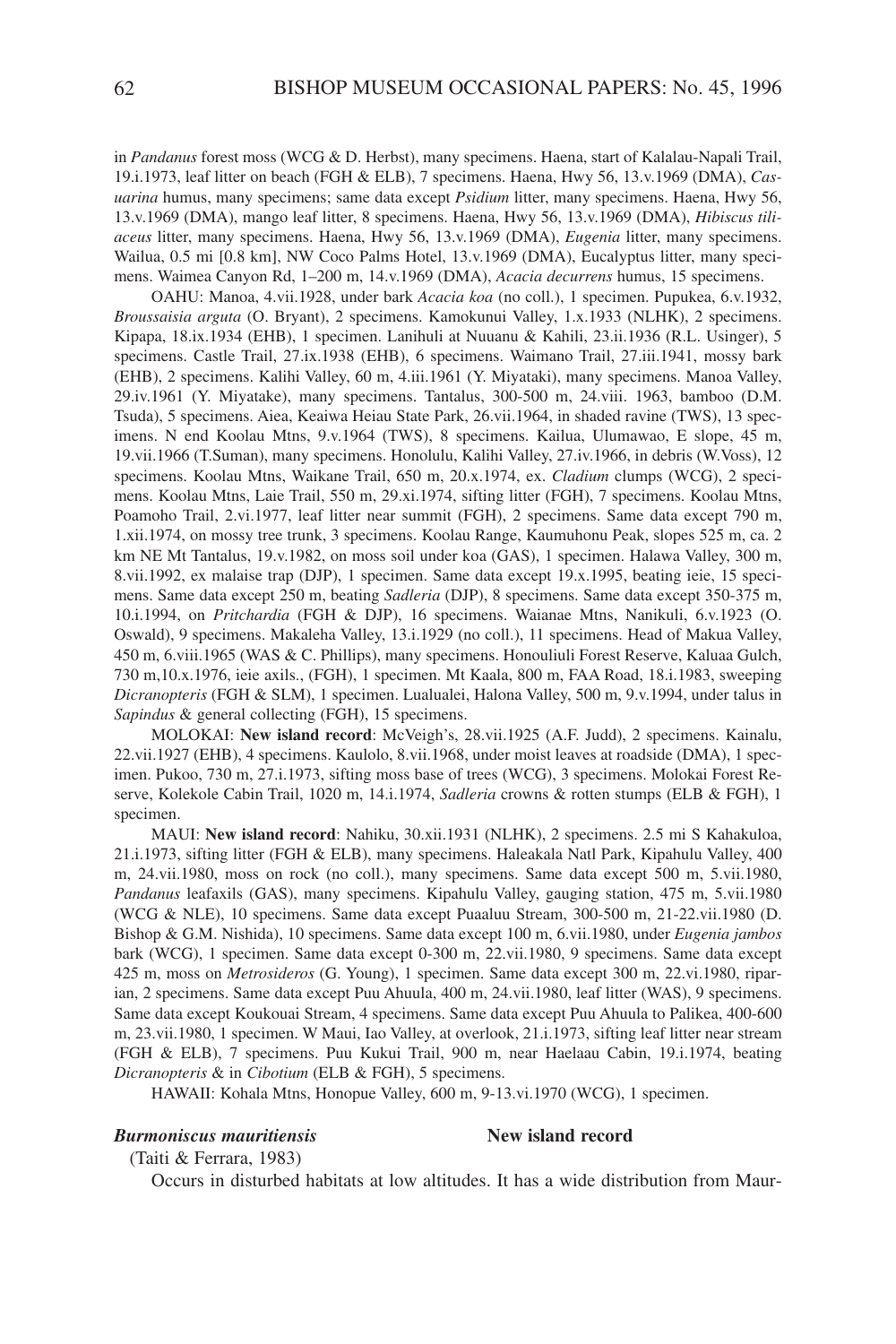itius to Hawaii.

OAHU: **New island record**: Manoa Valley, 29.iv.1961 (Y. Miyatake), many specimens. Honolulu, Kahili Valley, 27.iv.1966, in debris (W. Voss), many specimens. Kaneohe Bay, 14.i.1973, mangrove litter (ELB & FGH), 5 specimens. Same data except 25.iii.1973 (FGH), 1 specimen. Koolau Mtns, Tantalus, 30.ix.1976, taro axils (FGH), 3 specimens.

## *Burmoniscus meeusei* (Holthuis, 1947) **New island record**

Common in leaf litter on and near beaches, and along streams. Originally described from greenhouses at Kew, UK, it appears to have a very wide distribution in the tropics, including Brazil, Taiwan, and the Hawaiian Islands.

KAUAI: **New island record**: Kapaa, Hwy 580, 6 mi [9.5 km] above Opaekaa Fals, 13.v.1969 (DMA), *Albizzia* litter, 1 specimen. Haena, start of Kalalau-Napali Trail, 19.i.1973, leaf litter on beach (FGH & ELB), 1 specimen.

MOLOKAI: **New island record**: Kalawao Crater Lake, 0 m, 14.viii.1973, leaf litter (WCG & FGH), 5 specimens.

MAUI: **New island record**: 2.5 mi S Kahakuloa, 21.i.1973, sifting litter (FGH & ELB), 1 specimen. Hana Beach, 24.i.1973, in false kamani litter on beach (FGH & ELB), 1 specimen. Kipahulu Valley, Puaaluu Stream, 100 m, 6.vii.1980, under *Eugenia jambos* bark (WCG), 2 specimens.

## *Burmoniscus okinawaensis* **New island record**

(Nunomura, 1986)

A euryotopic species particularly common in disturbed habitats. Recorded from China, Japan, Taiwan, and Hawaii.

OAHU: Kaneohe Bay, 25.iii.1973, mangrove leaf litter (FGH), 1 specimen. Kawailoa Forest Reserve, 750 m, 25.viii.1973, sifting moss leaf litter (WCG), 3 specimens. North Halawa Valley, 350 m, 10.i.1994, *Prichardia* (FGH & DJP), 2 specimens. Mt Kaala, 800 m, 18.i.1983, sweeping *Dicranopteris* (FGH & SLM), 2 specimens. Lualualei, Halona Valley, 500 m, 9.v.1994 (FGH), 2 specimens.

MAUI: **New island record**: Hana, 5 mi [8 km] W jct Highway 360 & Airport Road, 24.i.1973, sifting leaf litter & rotting logs (FGH & ELB), 1 specimen. Kipahulu Valley, Puaaluu Stream, 100 m, 6.vii.1980, under *Eugenia jambos* bark (WCG), 4 specimens.

## *Littorophiloscia culebrae* **New island record**

(Moore, 1901)

A strictly halophilic littoral species found under debris, logs, and stones on both rocky and sandy shores. It is widely distributed in the tropics; currently known from Florida, Puerto Rico, Cuba, Virgin Islands, Angola, Madagascar, and Hawaii.

PEARL AND HERMES ATOLL: **New island record**: Southeast I, 20.vii.1983 (WCG), 15 specimens.

LISIANSKI: **New island record**: 7.viii.1983, under rocks on beach (WCG), 14 specimens.

## *Littorophiloscia hawaiiensis* **New island record**

Taiti & Ferrara, 1986

This littoral species occurs from the shoreline to a few hundred meters inland. It appears to be endemic to the Hawaiian Islands.

LAYSAN: **New island record**: iv.1923, under rocks of guano (S.C. Ball), 1 specimen.

## *Tropicana minuta* **New island records**

Manicastri & Taiti, 1987

This species has a wide distribution in the tropics where it occurs in leaf litter, moss,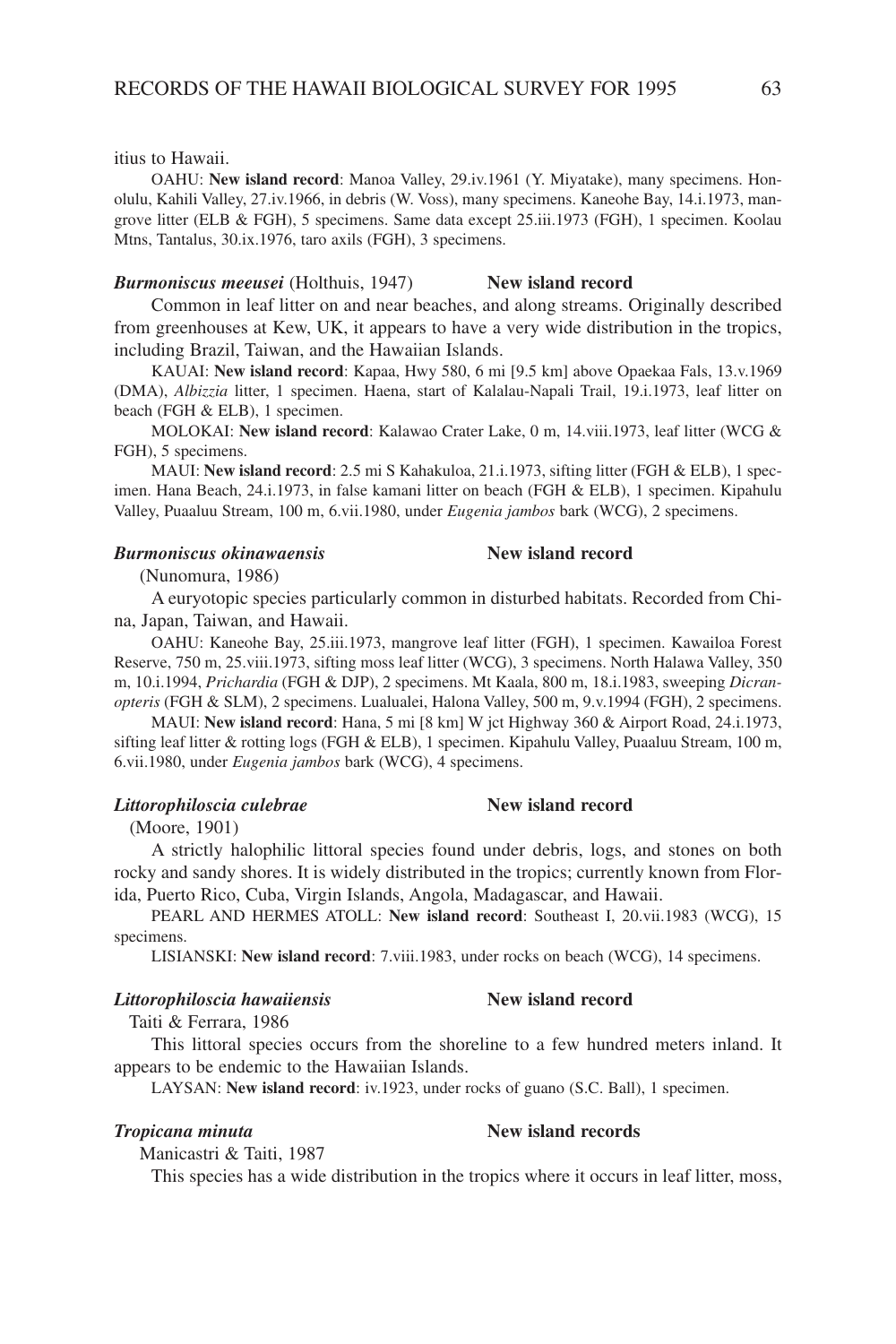and under tree bark from sea level to ca. 900 m elevation. It has been recorded from Cameroon, Comoros Islands, Sri Lanka, and Hawaii.

KAUAI: **New island record**: Haena, Hwy 56, 13.v.1969 (DMA), *Casuarina* humus, many specimens. Haena, Hwy 56, 13.v.1969 (DMA), *Hibiscus tiliaceus* litter, 1 specimen. Kapaa, Hwy 580, 6 mi [9.5 km] above Opaekaa Fals, 13.v.1969 (DMA), *Albizzia* litter, 1 specimen. Haena, start of Kalalau-Napali Trail, 19.i.1973, leaf litter on beach (FGH & ELB), 1 specimen. Mt. Kahili, 900 m, 15.iii.1974, on wet cliff face & beating *Dicranopteris* (FGH), 1 specimen.

OAHU: Manoa Valley, 29.iv.1961 (Y. Miyatake), 1 specimen. Kalihi Valley, 60 m, 4.iii.1961 (Y. Myiatake), 3 specimens. Honolulu, Kalihi Valley, 27.iv.1966, in debris (W.Voss), 9 specimens. N end Koolau Mtns, 9.v.1964 (TWS), many specimens. Koolau Mtns, 650 m, Poamoho Trail, 23.xii.1972, sifting leaf litter in native rainforest (WCG & J. Jacobi), 4 specimens. Same data except 760 m, 15.ix.1973, mosses under dense shrubs (WCG), 1 specimen. Koolau Range, Kaumuhonu Peak, slopes 525 m, ca. 2 km NE Mt Tantalus,19.v.1982, on moss soil under koa (GAS), 1 specimen.

MAUI: **New island record**: Haleakala Natl Park, Kipahulu Valley, 400 m, 24.vii.1980, moss on rock (no coll.), 1 specimen. Same data except Puu Ahuula, leaf litter (WAS), many specimens. Same data except Koukouai Gulch Ridge, in moss (G. Nishida), 4 specimens. Same data except Puaaluu Stream, 100 m, 6.vii.1980, under *Eugenia jambos* bark (WCG), many specimens.

## **Platyarthridae**

## *Trichorhina heterophthalma* **New island record**

Lemos de Castro, 1964

A pantropical species, it is common in disturbed habitats at low elevation.

KAUAI: **New island record**: Haena, Hwy 56, 13.v.1969 (DMA), *Casuarina* humus, 3 specimens. Haena, start of Kalalau-Napali Trail, 19.i.1973, leaf litter on beach (FGH & ELB), 1 specimen.

## *Trichorhina tomentosa* **New island records**

(Budde-Lund, 1893)

This is a parthenogenetic species with a very wide ecological range. It is distributed throughout the tropical belt.

KURE: **New island record**: ii.1964 (F.Kelley), 1 female.

LAYSAN: **New island record**: 27.iv.-7.v.1959 (G. Butler), 12 females. 10.xii.1963, roots of bunch grass (N. Wilson), 6 females. 23.vii.1983, in bird burrow beneath *Cynodon dactylon* (WCG), 5 females.

KAUAI: Waimea, Hwy 55, 5.7 mi [9.2 km] from jct Hwy 50, 14.v.1969 (DMA), *Acacia decurrens* humuis, 6 females.

OAHU: Honolulu, Kalihi, 120 m, 30.xii.1979, in *Pheidole* nest in wood (FGH), 3 females. Honolulu, Liliha, 12.iv.1984, litter (SFS), many females.

LANAI: **New island record**: 21.iii.1928, ex pineapple roots (J.F. I.[llingworth]), many females.

KAHOOLAWE: **New island record**: Moa Ula Iki, 425 m, 27.iv.1980, rotting wiliwili wood (FGH), 12 females.

MAUI: **New island record**: Haleakala Natl Park, Kipahulu Valley, near Kualoa Point, 5 m, 6.vii.1980, dead *Pandanus* branches (NLE & GAS), 1 female.

## **Trachelipodidae**

*Nagurus cristatus* (Dollfus, 1889) **New island records**

This is a parthenogenetic species, which is distributed pantropically.

OAHU: **New island record**: Honolulu, Kalihi Valley, 27.iv.1966, in debris (W. Voss), 1 female. Halawa Valley, 300 m, 19.v.1993, 26.v.1993, 3.vi.1993, 10.vi.1993, & 22.ix.1993, ex malaise trap (DJP), 6 females. Same data except 19.x.1995, beating ieie, 2 females. Same data except 350 m, 10.i.1994, *Prichardia* (FGH & DJP), 4 females.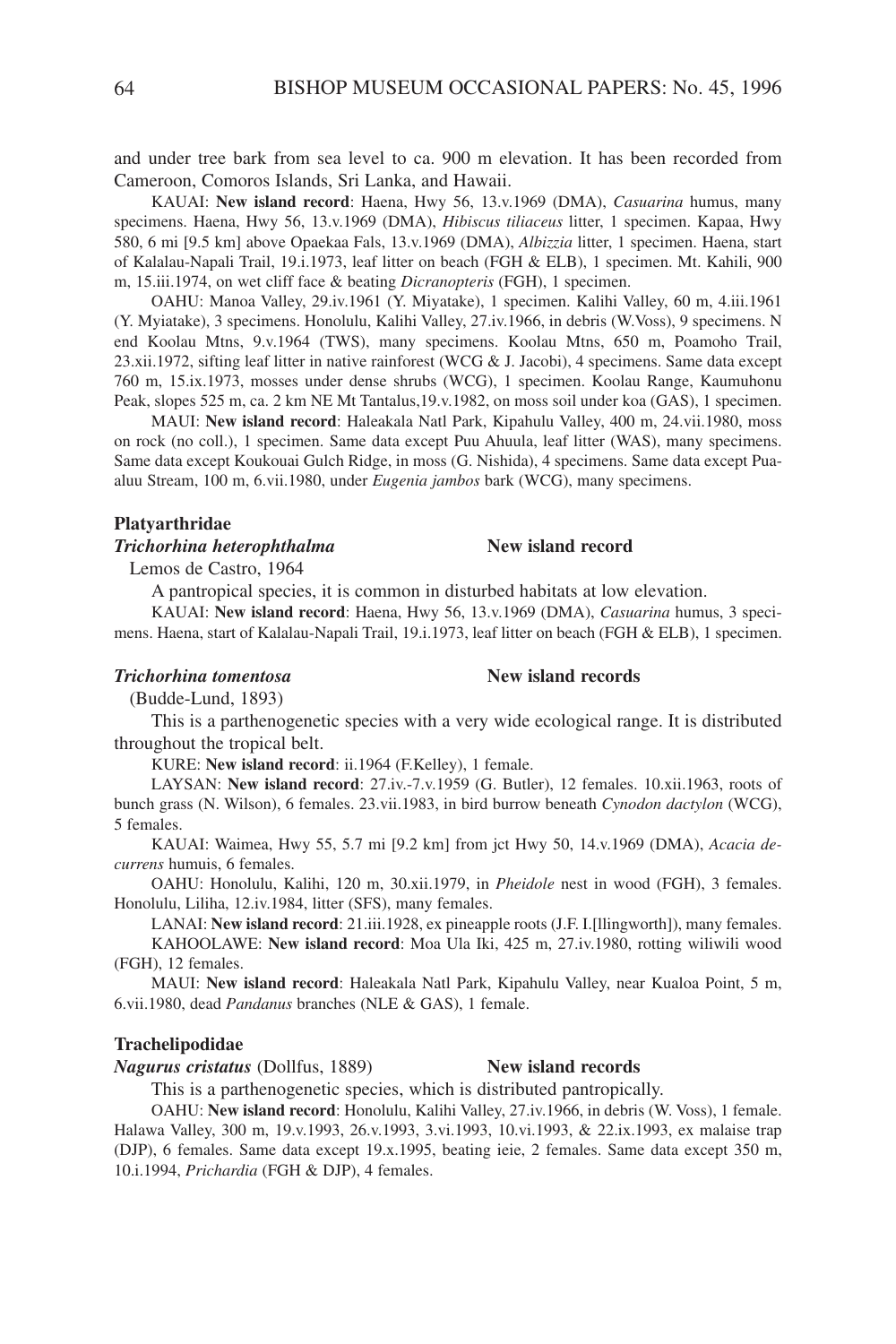MOLOKAI: **New island record**: Papio Stream, 180 m, 29.ix.1995, rotten mango stem (W.D. Perriera), 1 female.

MAUI: **New island record**: Kipahulu Valley, 500 m, 5.vii.1980, *Pandanus* leafaxils (GAS) 9 females. Kipahulu Valley, Puaaluu Stream, 100 m, 6.vii.1980, under *Eugenia jambos* bark (WCG), 4 females.

## *Nagurus nanus* (Budde-Lund,1908)

This eurytopic species is particularly common in disturbed habitats and synanthropically. It has a pantropical distribution.

OAHU: Honolulu, Kalihi, 120 m, 30.xii.1979, in *Pheidole* nest in wood (FGH), 3 specimens.

Widely distributed in the Oriental and Australian Regions. Previously recorded from China, Hong Kong, Indonesia, and the Loyalty Islands.

PEARL AND HERMES ATOLL: Southeast I, 28.v.1969 (DMA), 4 specimens. Southeast I, 26.iv.1923 (no coll.), 1 specimen.

## **Porcellionidae**

*Porcellio dilatatus dilatatus* **New state record**

Brandt, 1833

This species is of western Mediterranean origin and has been spread by humans to many parts of the world.

HAWAII: Puu Kamaoa, 10.vii.1923 (W. Meinecke), 4 specimens.

*Nagurus sundaicus* (Dollfus, 1898) **New state record**

## **Porcellio laevis** Latreille, 1804 **New island records**

Cosmopolitan species of Mediterranean origin. It is very common in synanthropic sites.

MIDWAY ISLANDS: **New island record**: Sand I, 29.i.1955 (C.F. Clagg), 1 specimen. No other data (C.F. Clagg), 4 specimens. Sand I, iv.1957 (Y. Oshiro), 1 specimen.

LISIANSKI: **New island record**: 7.viii.1983, under rocks on beach & under fallen cocunuts (WCG), 8 specimens.

NIIHAU:**New island record**:Kaali Spring,16.viii.1947(H.St.John&L.D.Tuthill), 1 specimen. KAUAI: 21.v.1969 (R. Amerson), 3 specimens.

OAHU: Makaleha Valley, 13.i.1929 (no coll.), 1 specimen. Kamokunui Valley, 1.x.1933 (NLHK), 1 specimen. Honolulu, x.1941 (Y. Kondo), 4 specimens. Honolulu, Salt Lake, 16 & 19.vii.1977 (J. Nishioka), 5 specimens. West Loch Pearl Harbor, Honouliuli, 2.ii.1974, in beach or mangrove litter (FGH, WCG & F.D. Stone), 1 specimen.

MOLOKAI: **New island record**: Waikamoi, Kawela Road, 24.vii.1925 (A.F. Judd), 1 specimen. Halawa Valley, 23.iii.1970 (J.L. Gressitt), 1 specimen.

LANAI: ex pine soil, 30.viii.1927 (no collector), 12 specimens.

KAHOOLAWE: **New island record**: Beck's Cove, 11-14.ii.1980 (G.M. Nishida), 2 specimens. Moa Ula Iki, 425 m, 27.iv.1980, rotting wiliwili wood (FGH), 2 specimens.

MAUI: **New island record**: Haiku, xii.1927, ex pineapple refuse (EHB), 1 specimen. 2.5 mi S Kahakuloa, 21.i.1973, sifting litter (FGH & ELB), 1 specimen. Kaanapali, 2.xi.1992, on sand near vegetation (SFS), 4 specimens.

## *Porcellio lamellatus lamellatus* **New island records**

Budde-Lund, 1885

This is a littoral species found in the Mediterranean area and some Atlantic islands.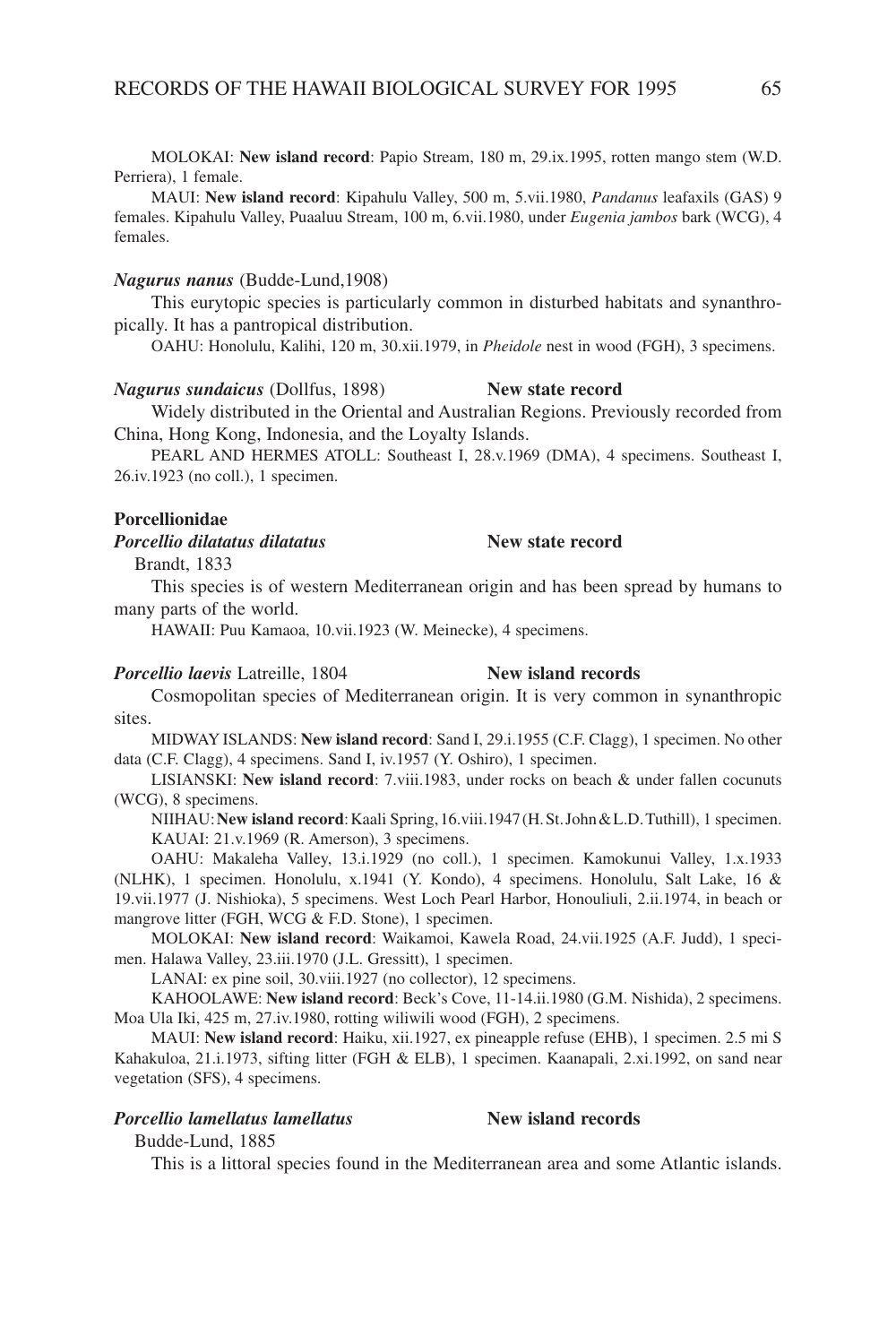It has been introduced to Cuba, Argentina, Bermuda, and Rottnest Island, western Australia.

FRENCH FRIGATE SHOALS: **New island record**: Tern I, 22.iii.1984, under debris (WCG), 5 specimens.

KAUAI: **New island record**: Haena start of Kalalau-Napali Trail, 19.i.1973, leaf litter on beach (FGH & ELB), 1 specimen.

MOLOKAI: **New island record**: 1 mi W Kamehameha, Coconut Grove, 1st stop near mauka edge of mangrove, 16.i.1974 (ELB & FGH), 4 specimens.

## *Porcellio scaber* Latreille,1804 **New island record**

This native to western Europe is now cosmopolitan in distribution. In the Hawaiian Islands, it is the most common species at high elevations in both grassland and forests.

KAUAI: Alakai Swamp, 1250 m, 1.iv.1969 (J.L. Gressitt), 1 specimen. Kokee, Alakai Swamp, 17.i.1973, wet moss at base of trees (FGH, ELB & WCG), 10 specimens. Same data except first bog, *Oreobolus* litter (FGH & WCG), 1 specimen. Nr. Kalalau Lookout, 17.i.1973, in moss (FGH & ELB), 5 specimens. 0.9 mi E Kokee State Park, 17.i.1973, mossy road cut bank (FGH & ELB), 6 specimens. Kokee State Park, Kawaikoi Stream, 1060 m, 27.v.1989, ohia bark (SFS), 7 specimens.

MAUI: **New island record**: Olinda, 10.iii.1932 (O. Bryant), 1 specimen. Olinda, iv.1967, on plant (NLHK), 8 specimens. Waikamoi Stream, 1220 m, 19.vii.1965 (TWS), 2 specimens. Koolau Forest Reserve, 1300 m, 23.i.1973, tree fern & moss litter (FGH & ELB), 10 specimens. Haleakala Natl Park, Kapalaoa Cabin, 2200 m, 18.vi.1980, at night on ground (WCG), 5 specimens. Haleakala Natl. Park, near Hosmer's Grove, 12.x.1983 (B. & WCG), 4 specimens.

HAWAII: HVNP [Hawaii Volcanoes Natl Park], 1/2 way between Volcano House & Crater Hotel, E side road, 4.viii.1922 (M.C. Neal), 1 specimen. HVNP, x.1975, ex *Hibiscadelphus* (J.K. Baker & S. Allen), 1 specimen. HVNP, Mauna Ulu, 1000 m, 1973 lava flow, 15.ii.1974, Cheese bait trap 100 m from vegetation (FGH & F.D. Stone), 1 specimen. Volcano, Olaa Forest-Wright Road, 25.i.1973, tree fern harvest area litter (FGH & ELB), 2 specimens. Saddle Road, Puu Huluhulu, 28.viii.1979, under stones (FGH), 2 specimens. Kohala Mtns, Honopue Valley, 600 m, 9-13.vi.1970 (WCG), 3 specimens. Kohala Mtns, Upper Hamakua Ditch Trail, 900 m, 26.i.1973, sifting moss, fern & leaf litter (FGH & ELB), 8 specimens.

## **Porcellionides pruinosus** (Brandt, 1833) **New island records**

A cosmopolitan species of Mediterranean origin. It is very common in synanthropic sites.

KURE: 21.iv.1978 (D. Grady), 2 specimens. iii. 1979 (R. Grady), 1 specimen.

MIDWAY ISLANDS: **New island record**: Sand I, iv.1957 (Y. Oshiro), 2 specimens. (C.F. Clagg) no other data, 5 specimens.

PEARL AND HERMES ATOLL: **New island record**: Southeast I, 26.iv.1923 (no collector), 2 specimens. Southeast I, 28.v.1969, burrow of wedgetailed shearwater (DMA), many specimens. 28.v.1969 (D. M. Allred), many specimens. Southeast I, 20.vii.1983 (WCG), 3 specimens. Grass I, 10.viii.1983 (WCG), 10 specimens.

LISIANSKI: **New island record**: 17.v.1923, grass patch (C. Grant), 12 specimens. iv.1923 (D.T. Fullaway), 2 specimens. 7.viii.1983, under rocks on beach (WCG), 1 specimen.

LAYSAN: 25.iv.1923, under rocks of guano (S.C. Ball), many specimens. 9.iv.1923, around wood shacks (D.T. Fullaway), 5 specimens. 27.iv.-7.v.1959 (G. Butler), 10 specimens. 10.xii.1965, roots of bunch grass (N. Wilson), 7 specimens. 22.vii.1983, at night (WCG), 4 specimens [no date] (J.W. Thompson), 9 specimens.

FRENCH FRIGATE SHOALS: **New island record**: Tern I, 22.iii.1984, under debris (WCG), 3 specimens.

NECKER: **New island record**: 18-20.vi.1923, under stones (EHB), 11 specimens.

NIHOA: **New island record**: 12.vi.1923, *Sporobolus* (EHB), 3 specimens. 10-12.vii.1924 (T.T.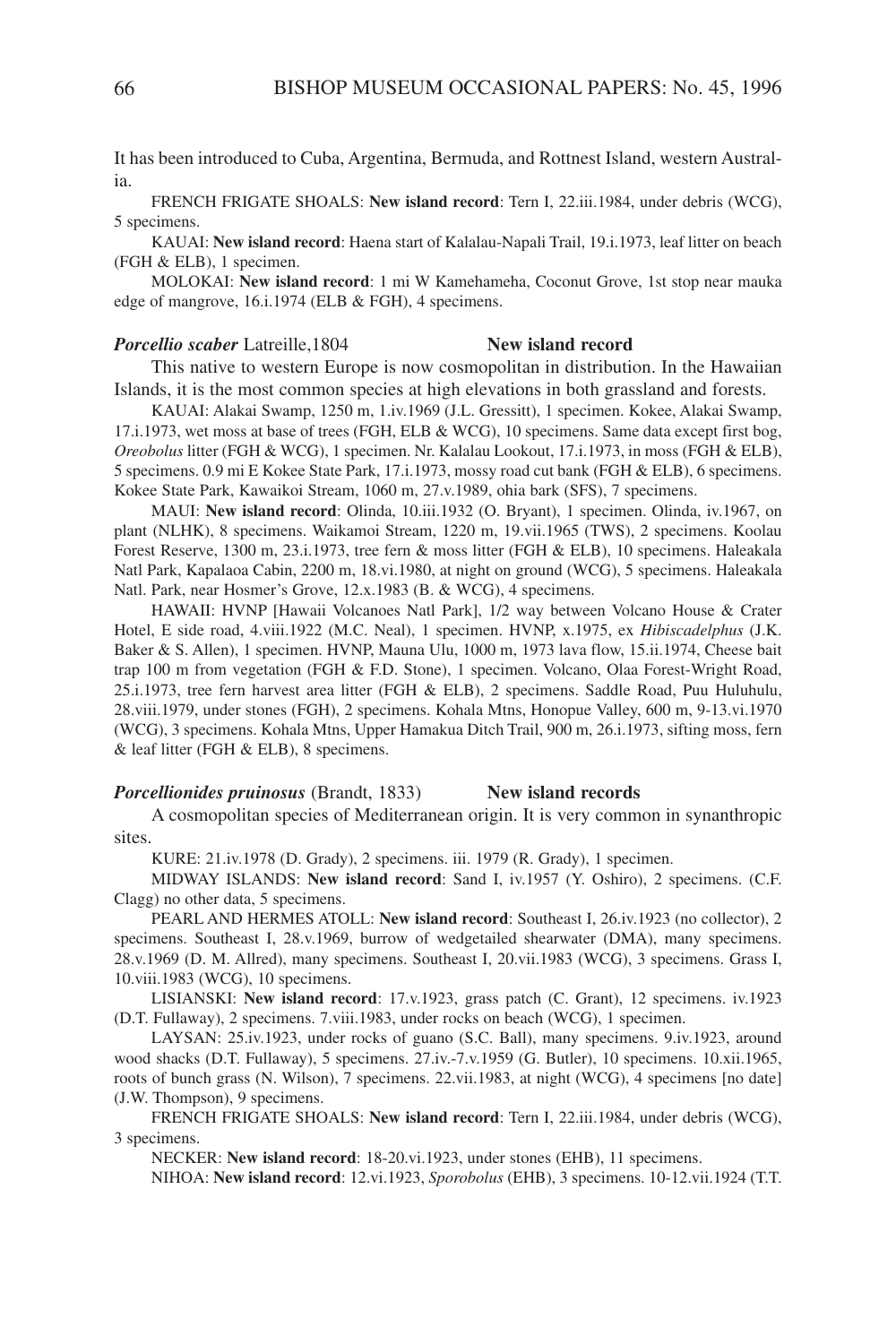Dranga), 3 specimens. E Palm Valley, 100 m, 26.iv.1983, in *Eragrostis* clumps (WCG), 3 specimens. KAUAI: **New island record**: 21.v.1969 (R. Amerson), 1 specimen. Haena, start of Kalalau-Napali Trail, 19.i.1973, leaf litter on beach (FGH & ELB), 1 specimen.

OAHU: Honolulu, Bishop Museum gardens, 1.vii.1971 (J. Tenorio & A. Adeniya), 5 specimens.

MOLOKAI: **New island record**: 1 mi W Kamehameha Coconut Grove, 1st stop near mauka edge of mangrove, 16.i.1974 (ELB & FGH), 2 specimens.

MAUI: **New island record**: Hana Beach, 24.i.1973, in false kamani litter (FGH & ELB), 5 specimens.

## **Armadillidiidae**

*Armadillidium vulgare* (Latreille, 1804) **New state record**

This species, native to the Mediterranean, has been spread by humans to many parts of the world, except higher latitudes and altitudes. It is common in many habitats, particularly in synanthropic sites such as houses, gardens, and cultivated lands.

OAHU: Kapalama, 240 m, 9.x.1993, under stone (FGH & DJP), 1 specimen.

## **Eubelidae**

*Elumoides monocellatus* **New island record**

Taiti & Ferrara, 1983

This species is common under stones and in litter at low altitudes, especially near the coast. It has a wide distribution in the Indian and Pacific area, from the Seychelles to Hawaii.

PEARL AND HERMES ATOLL: **New island record**: Southeasst I, 28.v.1969 (DMA), 2 specimens.

## **Armadillidae**

*Cubaris murina* Brandt, 1833 **New island records**

# This is a pantropical species with synanthropic habits, abundant in very disturbed

habitats.

NIIHAU: **New island record**: Kaali Spring, 16.viii.1947 (H. St. John & L.D. Tuthill), 1 specimen.

KAUAI: **New island record**: Moloaa, 75 m, 6.viii.1928, pineapple field (no collector), 1 specimen. Puu Konanae, 75 m, 6.viii.1928 (EHB), 1 specimen.

LANAI: **New island record**: ex pine soil, 30.viii.1927 (no coll.), 13 specimens.

KAHOOLAWE: **New island record**: Beck's Cove, 11-14.ii.1980 (G.M. Nishida), 3 specimens.

MAUI: **New island record**: Kipahulu Valley, above Puaaluu Stream, 25 m, 6.vii.1980, under *Eugenia jambos* bark (NLE & GAS), 5 specimens.

## *Hawaiodillo* cf*. perkinsi* (Dollfus, 1900)

Comparison with the type of *perkinsi* (the only known specimen of this species collected in 1894 from Haleakala on Maui) is necessary to confirm identification of the Kauai material. This is an endemic genus with nothing known of its biology.

KAUAI: Kaunuo Hua Ridge, 21-22.vii.1937 (ECZ), 4 specimens.

## *Hawaiodillo sharpi* (Dollfus, 1900) **Notable rediscovery**

## A single specimen of this endemic species was originally collected from 4,000 ft [1220 m] on Kauai in 1896. The specimen recorded here represents only the second known record of this species.

KAUAI: near Alakai Swamp, 8.viii.1937 (ECZ), 1 specimen.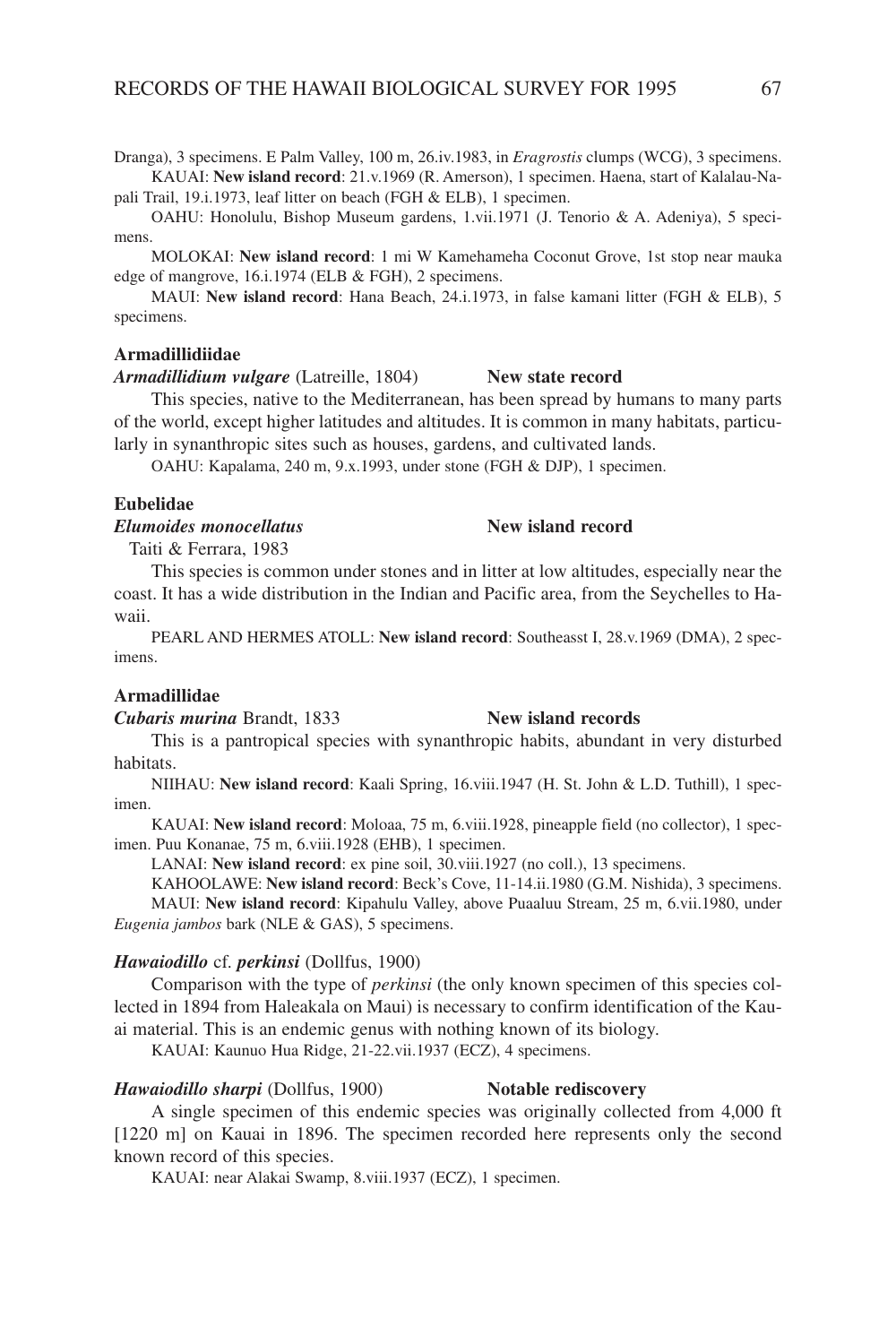## *Reductoniscus costulatus* **New island record**

Kesselyak, 1930

This species common under stones and in leaf litter at low altitudes, especially near the coast. It has a wide distribution in the Indian and Pacific area, from the Seychelles to Hawaii.

KAUAI: **New island record**: Haena, start of Kalalau-Napali Trail, 19.i.1973, leaf litter on beach (FGH & ELB), 1 specimen.

OAHU: Honolulu, Kalihi, 120 m, 30.xii.1979, in *Pheidole* nest in wood (FGH), 2 specimens. Liliha, 12.iv.1984. (SFS), 2 specimens. Tripler Army Medical Center, 13.iv.1995, *Ficus* litter (SFS), many specimens.

## *Spherillo hawaiensis* Dana, 1853 **New island record**

This xerophilic species is a Hawaiian endemic previously reported from Kauai, Oahu, Molokai, and Lanai. Although there are no recent collections from those islands, it is still abundant on Nihoa.

NIHOA: **New island record**: 11–14.vi.1923 (EHB), 37 specimens. 11.vi.1923 (Thaonum), 1 specimen. 10–12.vii.1924 (T.T. Dranga), 7 specimens. 23.ix.1964, under *Eragrostis* (JWB), 4 specimens. Devil's Slide, 200 m, 30.iv.1983, in scree & adjacent cliff bases at night (WCG), 2 specimens. W Palm Valley, 100 m, 25.iv.1983, pitfall trap under shrubs (WCG), 2 specimens.

KAUAI: Honopu, 20.vi.1922 (EHB), 1 specimen.

OAHU: Nanakuli, 6.v.1923 (O. Oswald), 2 specimens. Kamokunui Valley, 1.x.1933 (NLHK), 2 specimens.

*Venezillo parvus* (Budde-Lund, 1885) **New island records**

This pantropical species is very abundant in disturbed habitats at low altitude, under stones, logs, and in leaf litter.

KURE: **New island record**: ii.1964 (F. Kelley), 1 specimen.

KAUAI: **New island record**: Moloaa, 75 m, 6.viii.1928, pineapple field (no collector), 2 specimens. Puu Konanae, 75 m, 6.viii.1928 (EHB), 1 specimen. Haena, start of Kalalau-Napali Trail, 19.i.1973, leaf litter on beach (FGH & ELB), 1 specimen. Haena, Hwy 56, 13.v.1969 (DMA), *Hibiscus tilaceus* litter, 4 specimens. Haena, Hwy 56, 13.v.1969 (DMA), Eugenia litter, 1 specimen. Kapaa, Hwy 580, 6 mi [9.6 km] above Opaekaa Falls, 13.v.1969 (DMA), *Albizzia* litter, 2 specimens.

OAHU: Head of Makua Valley, 450 m, 6.viii.1965 (WAS & C. Phillips), 3 specimens. Kalihi, 60 m, 4.iii.1961 (Y. Miyatake), 2 specimens. Liliha, 12.iv.1984 (SFS), 9 specimens. Kaneohe Bay, 25.iii.1973, mangrove litter (FGH), 2 specimens.

## **Acknowledgments**

Financial support was provided by the Italian Consiglio Nazionale delle Ricerche Bilateral USA-Italy Program grant to S. Taiti and FGH for 1995.

## **Literature Cited**

**Jackson**, **H**.**G**. 1927a. A new subgenus of *Ligia*, with further observations on the genus. *Ann. Mag. Nat. Hist*. (9) **19**: 129–36.

———. 1927b. Isopoda terrestria. *Insects of Samoa* **8**(1): 1–11.

**Nishida**, **G**.**M**., **ed**. 1994. Hawaiian terrestrial arthropod checklist. Second edition. *Bishop Mus. Tech. Rep.* **4**, 287 p.

**Taiti**, **S**. **& F**. **Ferrara**. 1991. Terrestrial isopods (Crustacea) from the Hawaiian Islands. *Bishop Mus. Occas. Pap*. **31**: 202–27.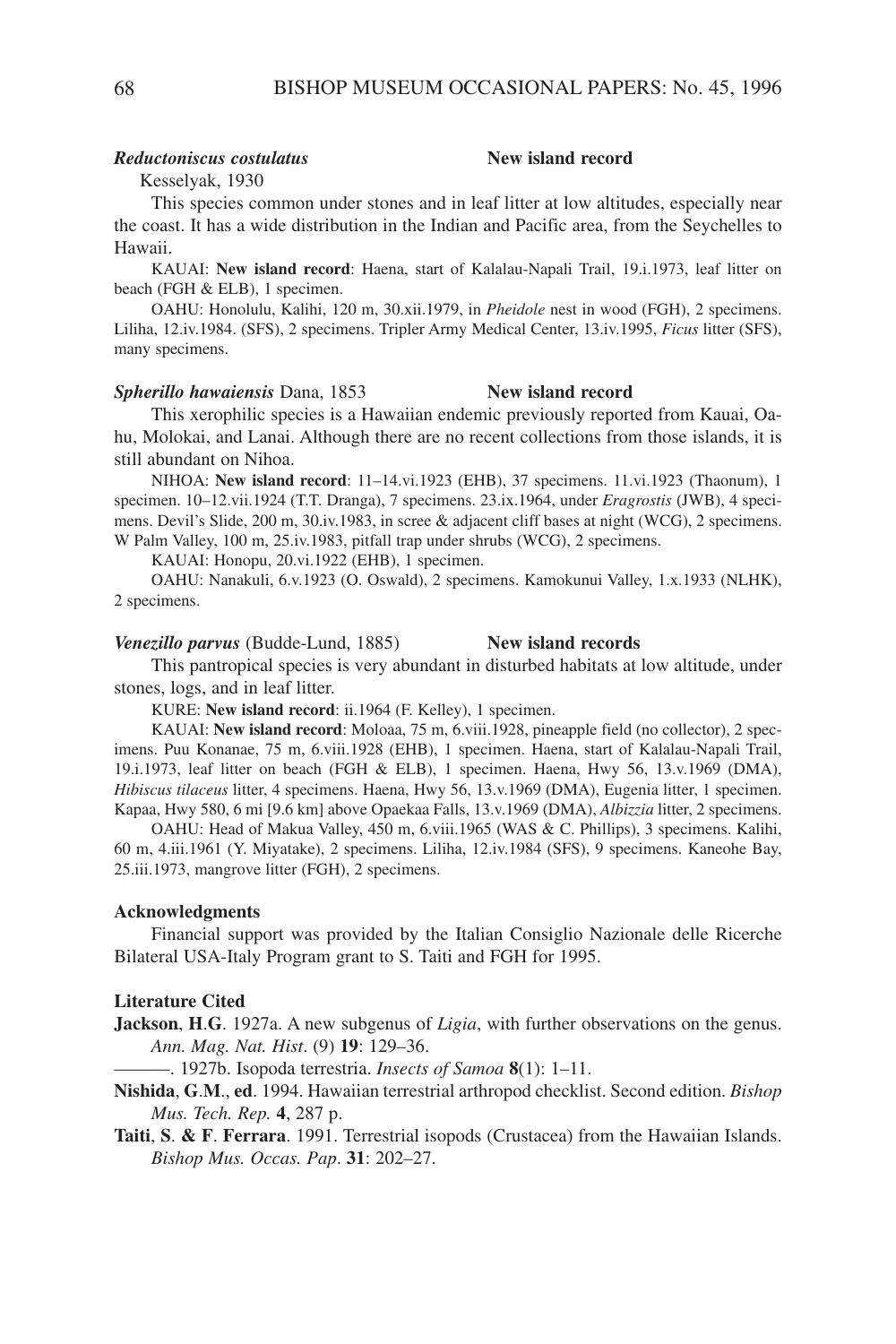| l                                                    |
|------------------------------------------------------|
| ı<br>I                                               |
| ֚֚֚֬                                                 |
| l<br>ו<br>ו<br>֠                                     |
| ļ<br>$\vdots$                                        |
|                                                      |
|                                                      |
| i<br>i                                               |
| í                                                    |
| ı<br>֖֖֖֖֧֧֧֖֚֚֚֚֚֚֚֚֚֚֚֚֚֚֚֚֚֚֚֚֚֚֚֚֚֚֚֚֚֚֚֬֝֓֝֓֞֝֬ |
| ֚֚֬֕֕֕֝֬֝֬֝֬֝֬֝֬֝֬֝֬֝֬֝֬֝֬֝֬֝֬֝֬֝֬֝֬֝֓֬֝֬֝֬֝֬        |
| I                                                    |
| י                                                    |
|                                                      |

| TAXON                                                                                                                                        | <b>Status</b>                           | Ku | ΣÏ | $P_{e}$        | Ë | $\mathbf{Z}$ | È | g<br>$\tilde{\mathbf{z}}$ | $\bar{z}$ | Ka       | 0a             | Mo Ln        |              | Kh | Ma             | H <sub>a</sub> |  |
|----------------------------------------------------------------------------------------------------------------------------------------------|-----------------------------------------|----|----|----------------|---|--------------|---|---------------------------|-----------|----------|----------------|--------------|--------------|----|----------------|----------------|--|
| Ligia perkinsi (Dollfus, 1900)<br>STYLONISCIDAE<br>2. Ligia hawaiensis Dana, 1853<br>1. Ligia exotica Roux, 1828<br>LIGIIDAE<br>$\ddot{3}$ . | end<br>$\ensuremath{\mbox{adv}}$<br>end |    |    |                |   |              | È | Ž<br>å                    |           | Ka<br>Ka | gga            | Мo           |              |    | Мa             | Ha             |  |
| 4. Clavigeroniscus riquieri<br>Arcangeli, 1930                                                                                               | adv                                     |    |    |                |   |              |   |                           |           |          |                |              |              |    |                | Ha             |  |
| 5. Styloniscus mauritiensis<br>(Barnard, 1936)                                                                                               | adv                                     |    |    |                |   |              |   |                           |           |          | O <sub>a</sub> |              | $\mathbb{H}$ |    | Ma             | Ha             |  |
| (Patience, 1907<br>TRICHONISCIDAE<br>6. Styloniscus spinosus                                                                                 | adv                                     |    |    |                |   |              |   |                           |           | Ka       | O <sub>a</sub> |              | $\mathbf{L}$ |    | Ma             | Нa             |  |
| 7. Haplophthalmus danicus<br>Budde-Lund, 1885<br>$\tt{FAMILY}$ ?                                                                             | adv                                     |    |    |                |   |              |   |                           |           |          |                |              |              |    | Ma             |                |  |
| <b>SCYPHACIDAE</b><br>8. Buchnerillo sp.                                                                                                     | $\sim$                                  |    |    |                |   |              |   |                           |           |          | O <sub>a</sub> |              |              |    |                |                |  |
| Budde-Lund, 1885<br>9. Alloniscus oaluensis                                                                                                  | adv                                     |    |    |                |   |              |   |                           |           | Ka       | O <sub>a</sub> |              | Mo Ln?       |    | Ha             |                |  |
| 10. Armadilloniscus ellipticus<br>(Harger, 1878)                                                                                             | adv                                     |    |    |                |   |              |   |                           |           |          | ða             |              |              |    |                |                |  |
| 11. Armadilloniscus hawaiianus<br>Taiti & Ferrara, 1989<br><b>OLIBRINIDAE</b>                                                                |                                         |    |    |                |   |              |   |                           |           |          | O <sub>a</sub> |              |              |    |                |                |  |
| Taiti & Ferrara, 1991<br>12. Olibrinus truncatus<br><b>PHILOSCIIDAE</b>                                                                      | $\frac{d}{dx}$                          |    |    |                |   |              |   |                           |           |          | O <sub>a</sub> |              |              |    |                |                |  |
| Budde-Lund, 1913)<br>13. Anchiphiloscia pilosa                                                                                               | adv                                     |    |    |                |   |              |   |                           |           | Ka       | O <sub>a</sub> |              |              |    | M <sub>a</sub> | Ha             |  |
| 14. Australophiloscia societatis<br>(Maccagno, 1932)                                                                                         | ind                                     |    |    | P <sub>e</sub> |   |              |   |                           |           | Ka       | O <sub>a</sub> | $\mathbf{M}$ |              |    | Ma             | Ha             |  |
| Taiti & Ferrara, 1983<br>15. Burmoniscus mauritiensis                                                                                        | adv                                     |    |    |                |   |              |   |                           |           |          | ð              |              |              |    |                | Ha             |  |
| 16. Burmoniscus meeusei<br>(Holthuis, 1947)                                                                                                  | $\overline{d}v$                         |    |    |                |   |              |   |                           |           | Ka       |                | $\mathbf{M}$ |              |    | Ma             | Ha             |  |
|                                                                                                                                              |                                         |    |    |                |   |              |   |                           |           |          |                |              |              |    |                |                |  |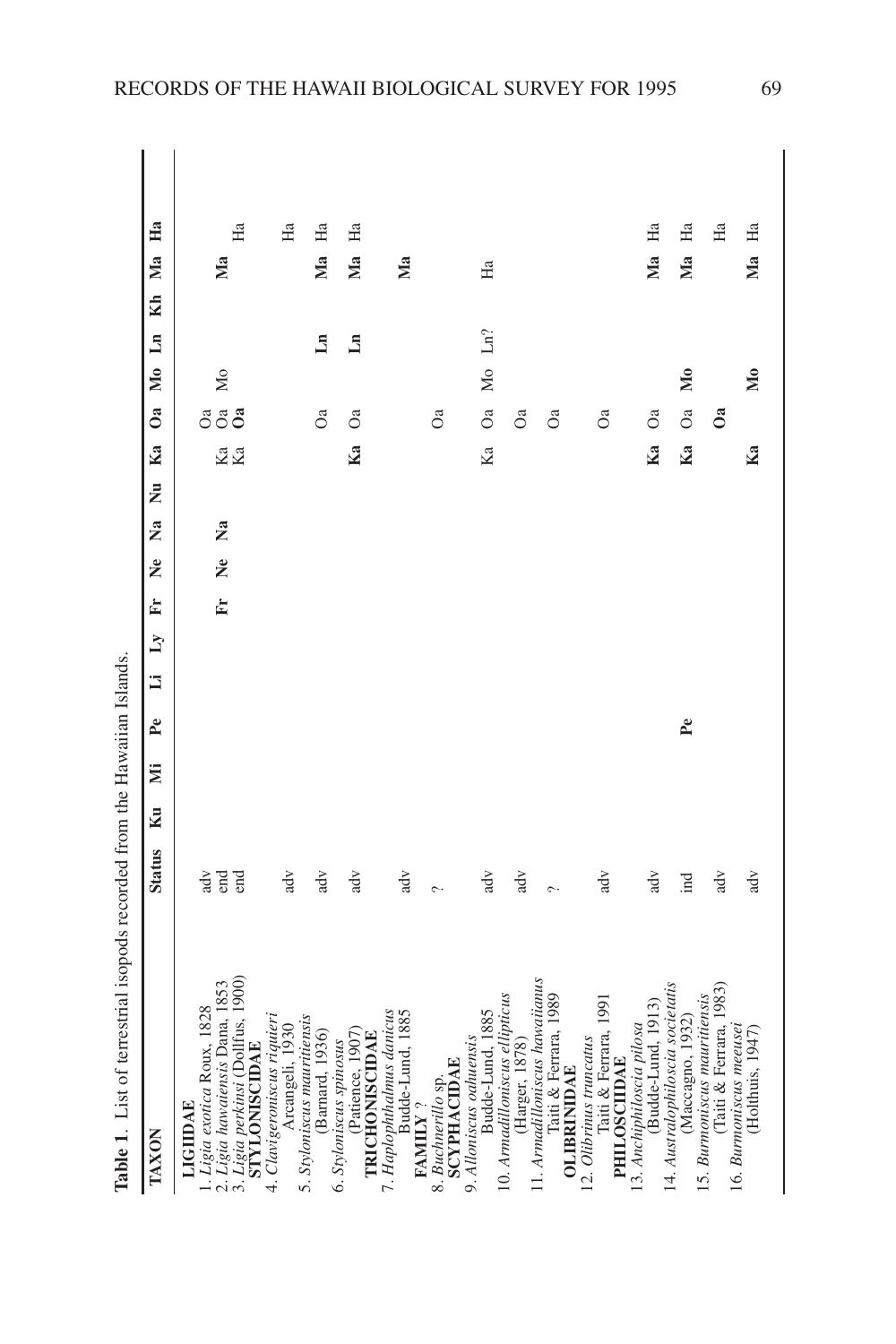| I      | $\frac{1}{2}$                                    |
|--------|--------------------------------------------------|
| י<br>י |                                                  |
|        |                                                  |
|        | ${1}$<br>.<br>.<br>.<br>.<br>.                   |
|        | Co Cal                                           |
|        | י<br>י<br>$-2.1$ $-2.0$ $-2.0$                   |
|        | ֖֖֖֖֖֖֖֖֧֖֖֖֧֪֪ׅ֚֚֚֚֚֚֚֚֚֚֚֚֚֚֚֚֚֚֚֚֚֚֚֚֚֚֚֬֝֝֓֞ |
|        | ۱,<br> <br> <br>                                 |
| י<br>ו | Ì                                                |

| TAXON                                                                                              | <b>Status</b>                     | Ku | ΣÏ | P <sub>e</sub> | $\overline{a}$ | $\mathbf{z}$ | $\tilde{\mathbf{z}}$<br>Ė | $\overline{\mathbf{z}}$ | ż | Ka       | $\mathbf{0}$ a | Mo Ln                     | Kh       | Ma    | Ha                   |
|----------------------------------------------------------------------------------------------------|-----------------------------------|----|----|----------------|----------------|--------------|---------------------------|-------------------------|---|----------|----------------|---------------------------|----------|-------|----------------------|
| 17. Burmoniscus okinawaensis<br>(Nunomura, 1986)                                                   | adv                               |    |    |                |                |              |                           |                         |   |          | O <sub>a</sub> |                           |          | Ma    | Ha                   |
| 18. Hawaiioscia parvituberculata<br>Schultz, 1973                                                  | end                               |    |    |                |                |              |                           |                         |   | Ka?      |                |                           |          | Мa    |                      |
| 19. Littorophiloscia bifasciata<br>Taiti & Ferrara, 1986                                           | İnd                               |    |    |                |                |              |                           |                         |   |          | O <sub>a</sub> |                           |          |       | Ha                   |
| 20. Littorophiloscia culebrae<br>(Moore, 1901)                                                     | $\overline{d}v$                   |    |    | P <sub>e</sub> | Б              |              |                           |                         |   |          | O <sub>a</sub> |                           |          |       |                      |
| 21. Littorophiloscia hawaiiensis<br>Taiti & Ferrara, 1986                                          | end                               |    |    |                |                | Ñ            |                           |                         |   |          |                |                           |          |       | Ha                   |
| 22. Papuaphiloscia laevis<br>(Schultz, 1973)                                                       | $\sim$                            |    |    |                |                |              |                           |                         |   |          |                |                           |          |       | Ha                   |
| Manicastri & Taiti, 1987<br>23. Tropicana minuta                                                   | $\overline{d}V$                   |    |    |                |                |              |                           |                         |   | Ka       | S              |                           |          | Ma    | Ha                   |
| <b>PLATYARTHRIDAE</b><br>24. Niambia sp.                                                           |                                   |    |    |                |                |              |                           |                         |   |          | O <sub>a</sub> |                           |          |       |                      |
| 25. Trichorhina heterophthalma<br>Lemos de Castro, 1964                                            | adv                               |    |    |                |                |              |                           |                         |   | Ka       | O <sub>a</sub> |                           |          |       |                      |
| (Budde-Lund, 1893)<br>26. Trichorhina tomentosa<br><b>TRACHELIPODIDAE</b>                          | $\overline{d}V$                   | Ku |    |                |                | Ŋ            |                           |                         |   | Ka       | O <sub>a</sub> |                           | Ln Kh Ma |       | Ha                   |
| 27. Nagurus cristatus (Dollfus, 1889)                                                              | $\overline{d}$                    |    |    |                |                |              |                           |                         |   |          | å              | $\mathbb{N}_0$            |          | $M$ a | H <sub>a</sub>       |
| 29. Nagurus sundaicus (Dollfus, 1898)<br>(Budde-Lund, 1908)<br>PORCELLIONIDAE<br>28. Nagurus nanus | $\overline{d}$<br>adv             |    |    | P <sub>e</sub> |                |              |                           |                         |   |          | O <sub>a</sub> |                           |          |       | Ha                   |
| <b>Budde-Lund</b> , 1885)<br>30. Agabiformius lentus                                               | $\overline{d}$                    |    |    |                |                |              |                           |                         |   |          | O <sub>a</sub> |                           |          |       |                      |
| 32. Porcellio laevis Latreille, 1804<br>31. Porcellio dilatatus dilatatus<br>Brandt, 1833          | $\overline{d}V$<br>adv            |    | Ë  |                | Ħ              |              |                           |                         | ż | Ka       | O <sub>a</sub> | Mo Ln                     | Kh       | Ma    | Ha<br>H <sub>a</sub> |
| 34. Porcellio scaber Latreille, 1804<br>33. Porcellio lamellatus lamellatus<br>Budde-Lund, 1885    | $\overline{d}$<br>$\overline{d}V$ |    |    |                |                |              | È                         |                         |   | Ka<br>Ka | O <sub>a</sub> | $\overline{\mathsf{M}}$ 0 |          | Ma    | H <sub>a</sub>       |
| 35. Porcellionides pruinosus<br>(Brandt, 1833)                                                     | $\overline{d}$                    | Κu | Ë  | P <sub>e</sub> | ij             | $\mathbb{Z}$ | $\tilde{\mathbf{z}}$<br>È | 2a                      |   | Ka       | O <sub>a</sub> | M <sub>0</sub>            |          | Ma    | Ha                   |